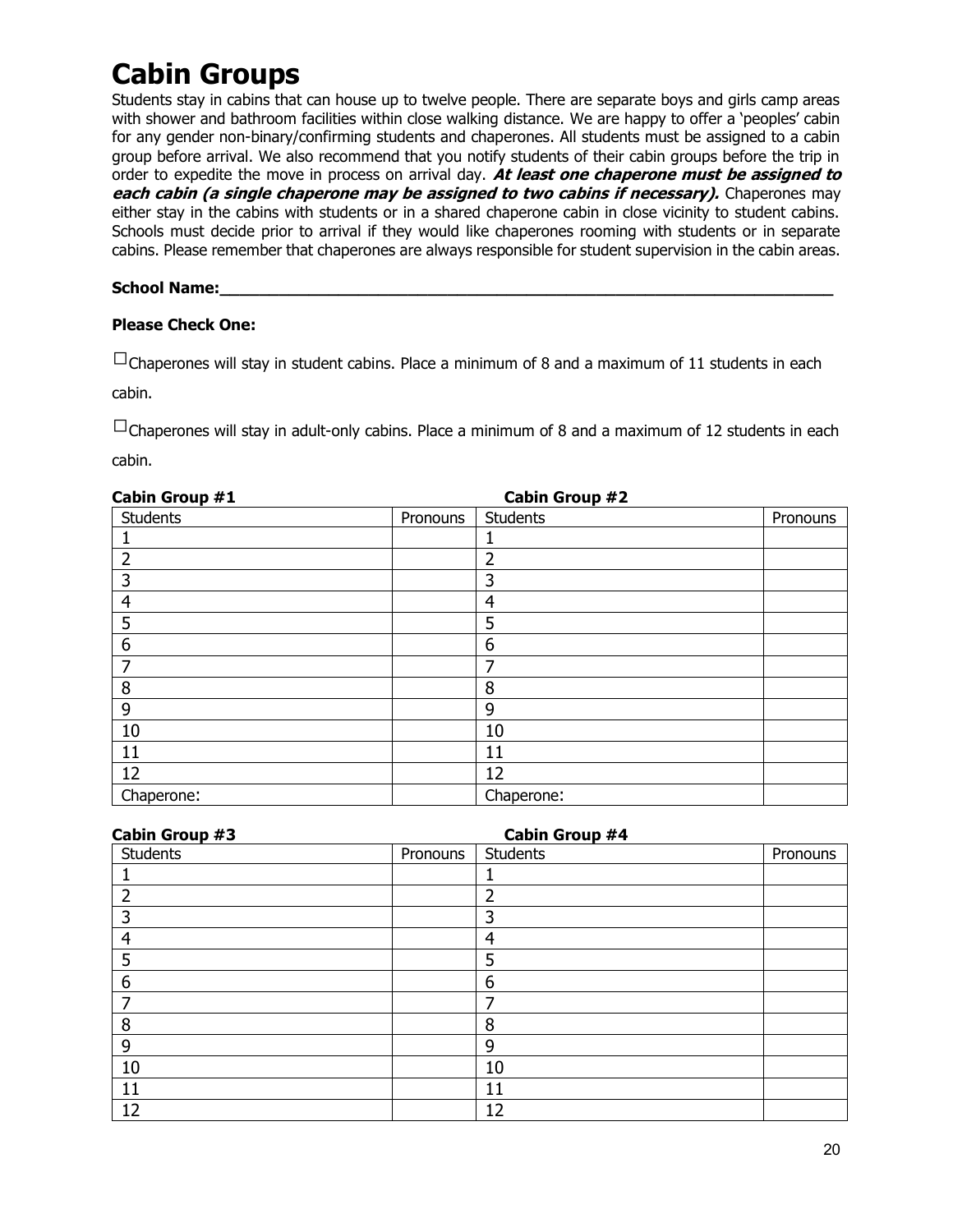| $\sim$<br>$\sim$<br>.ne<br>me.<br>u۳<br>. . |
|---------------------------------------------|
|---------------------------------------------|

| Cabin Group #5  |          | Cabin Group #6  |          |
|-----------------|----------|-----------------|----------|
| <b>Students</b> | Pronouns | <b>Students</b> | Pronouns |
|                 |          |                 |          |
| 2               |          | $\overline{2}$  |          |
| 3               |          | 3               |          |
| $\overline{4}$  |          | 4               |          |
| 5               |          | 5               |          |
| 6               |          | 6               |          |
|                 |          | 7               |          |
| 8               |          | 8               |          |
| 9               |          | 9               |          |
| 10              |          | 10              |          |
| 11              |          | 11              |          |
| 12              |          | 12              |          |
| Chaperone:      |          | Chaperone:      |          |

| <b>Cabin Group #7</b> |          | Cabin Group #8  |          |
|-----------------------|----------|-----------------|----------|
| <b>Students</b>       | Pronouns | <b>Students</b> | Pronouns |
|                       |          |                 |          |
| າ                     |          | $\overline{2}$  |          |
| 3                     |          | 3               |          |
| $\overline{4}$        |          | 4               |          |
| 5                     |          | 5               |          |
| 6                     |          | 6               |          |
|                       |          | 7               |          |
| 8                     |          | 8               |          |
| 9                     |          | 9               |          |
| 10                    |          | 10              |          |
| 11                    |          | 11              |          |
| 12                    |          | 12              |          |
| Chaperone:            |          | Chaperone:      |          |

| <b>Cabin Group #9</b> |          | <b>Cabin Group #10</b> |          |
|-----------------------|----------|------------------------|----------|
| Students              | Pronouns | <b>Students</b>        | Pronouns |
|                       |          |                        |          |
| 2                     |          | $\overline{2}$         |          |
| 3                     |          | 3                      |          |
| $\overline{4}$        |          | $\overline{4}$         |          |
| 5                     |          | 5                      |          |
| 6                     |          | 6                      |          |
| 7                     |          | 7                      |          |
| 8                     |          | 8                      |          |
| 9                     |          | 9                      |          |
| 10                    |          | 10                     |          |
| 11                    |          | 11                     |          |
| 12                    |          | 12                     |          |
| Chaperone:            |          | Chaperone:             |          |